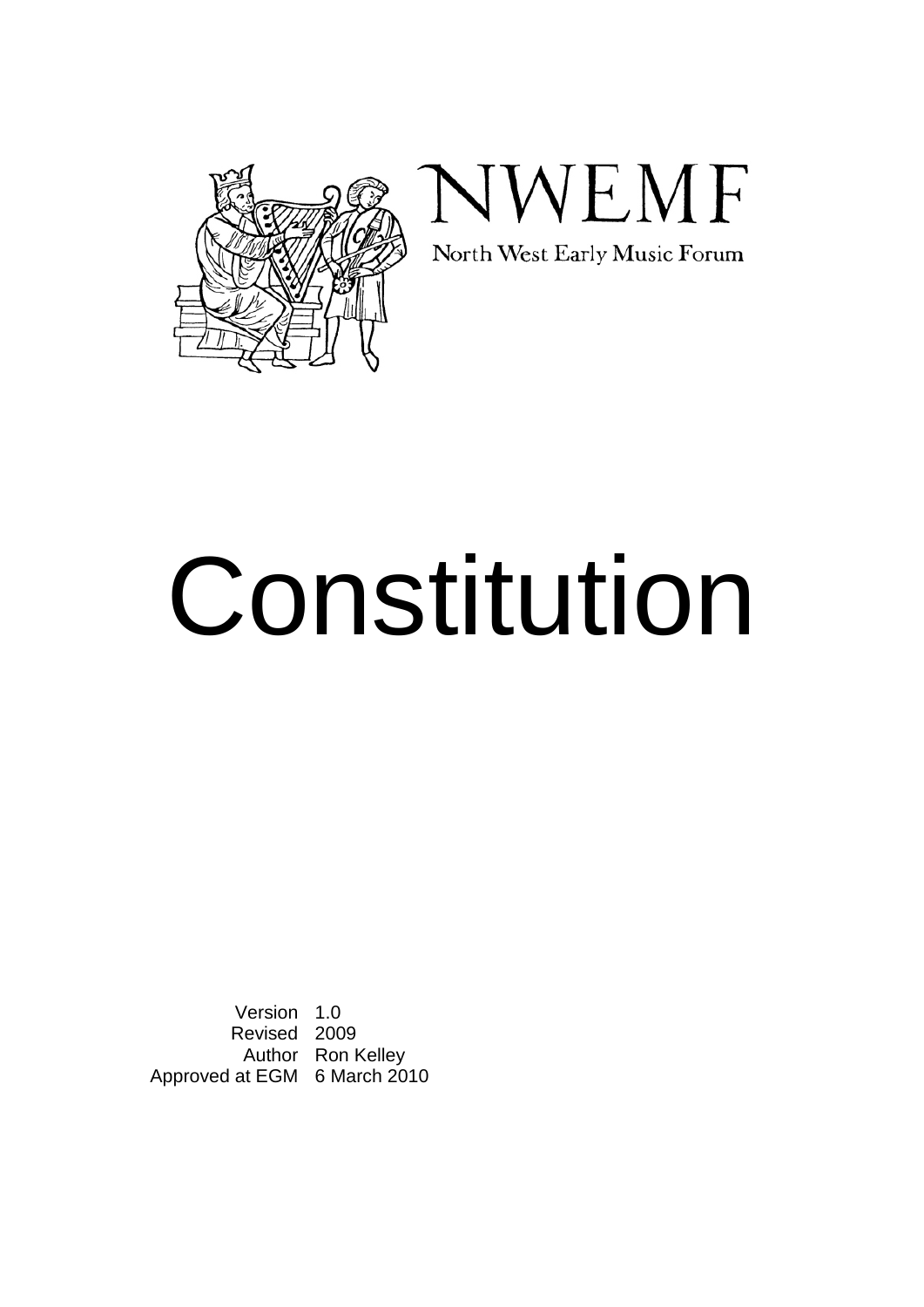# **Table of Contents**

| $\mathbf{2}$   |  |
|----------------|--|
| 3              |  |
| $\overline{4}$ |  |
| $5^{\circ}$    |  |
| 6              |  |
| $\overline{7}$ |  |
| 8              |  |
| 9              |  |
| 10             |  |
| 11             |  |
| 12             |  |
|                |  |

© This document is the Copyright of North West Early Music Forum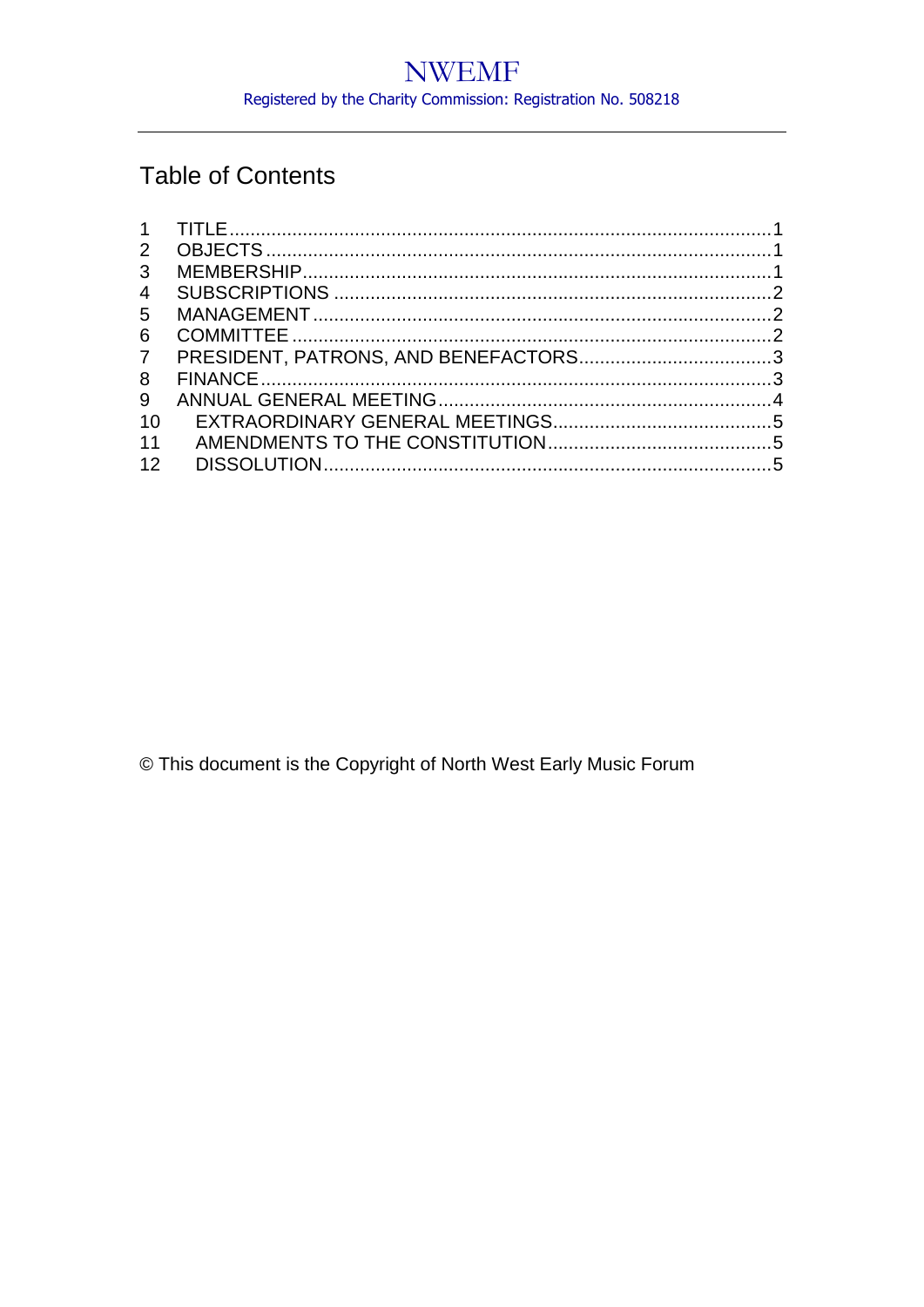### <span id="page-2-0"></span>**1 TITLE**

The name of the Society shall be North West Early Music Forum, hereinafter referred to as the Society. It may be referred to as "NWEMF".

## <span id="page-2-1"></span>**2 OBJECTS**

The Society is established for charitable purposes only.

The objects of the Society shall be the education of the public in the study, practice and appreciation of the art of music and the allied arts and in particular (but without prejudice to the generality of the foregoing) music of the medieval, renaissance and baroque periods (hereinafter called "early music"). In pursuance of the forgoing object and within the limits permissible to charity the Society may (inter alia):

- i. Sponsor or promote or join in sponsoring or promoting concerts, recitals, broadcasts, recordings, seminars, lectures, classes, and courses and events of an allied nature
- ii. Disseminate information relating to early music to members of the Society and others by means of a regular newsletter and otherwise.
- iii. Print, publish, and distribute books, pamphlets, and leaflets relating to early music.

#### <span id="page-2-2"></span>**3 MEMBERSHIP**

There shall be two categories of membership: Ordinary and Honorary.

- 3.1 The Committee may appoint persons as Honorary Members of the Society. Honorary membership is for life and no subscription is payable. Honorary members may not vote at General Meetings of the Society.
- 3.2 The Committee may recommend to a General Meeting of the Society that a person be appointed as an Honorary President of the Society. Honorary Presidents shall have the same rights and privileges as Honorary Members. In addition, Honorary Presidents are ex officio members of the Committee. Honorary Presidents may not vote at Committee Meetings, nor at General Meetings of the Society.
- 3.3 The Ordinary members of the Society shall be those persons who pay the annual subscription.
- 3.4 A body corporate, or an unincorporated society, may apply for Ordinary membership of the Society. Such groups, provided that they have paid the relevant subscription, may nominate an individual to vote on their behalf at General Meetings of the Society.
- 3.5 Prospective and existing members may be required to complete an application form and provide such information as the Committee shall determine from time to time.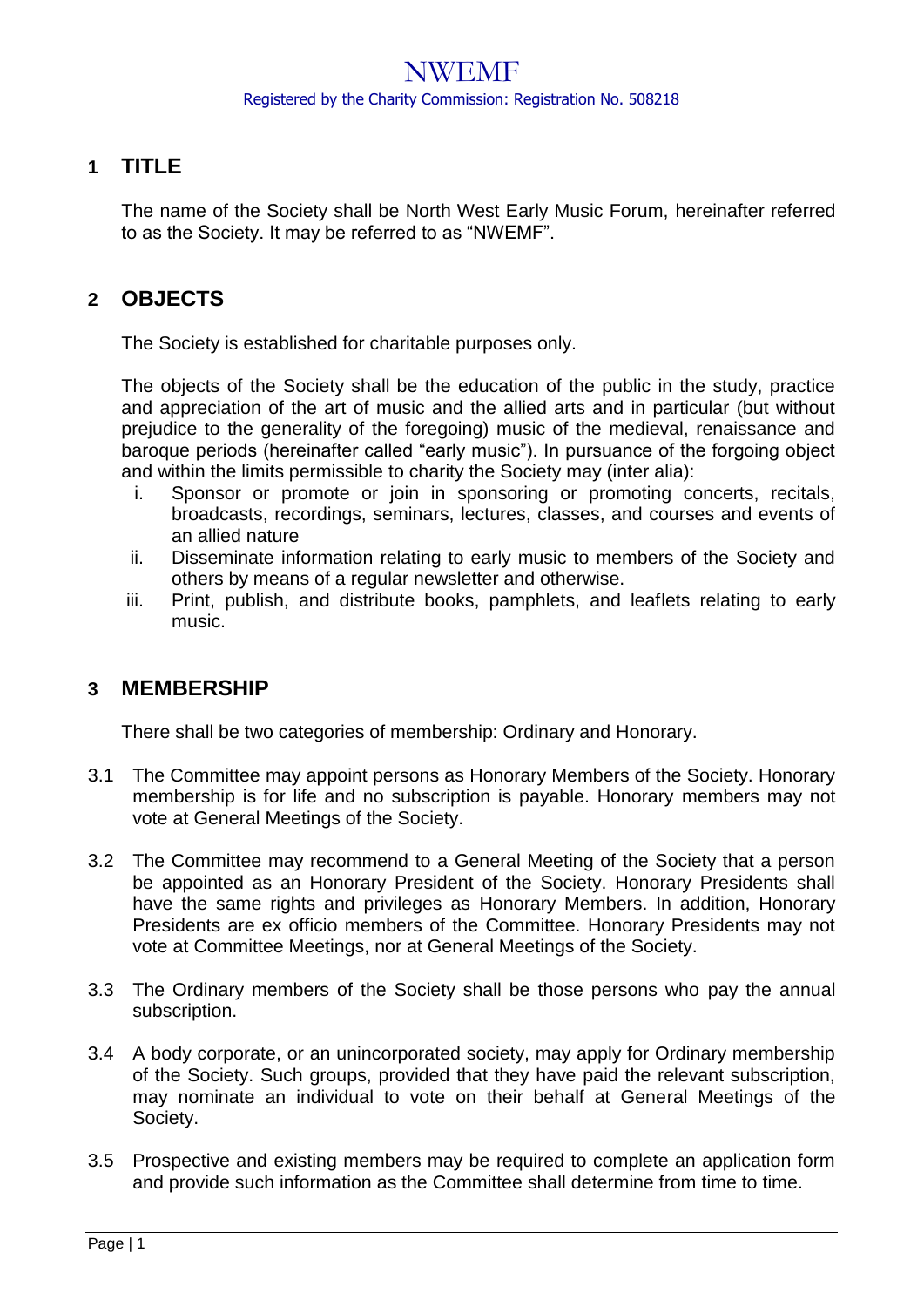## NWEMF

#### Registered by the Charity Commission: Registration No. 508218

#### <span id="page-3-0"></span>**4 SUBSCRIPTIONS**

- 4.1 The level of subscriptions and details of any deferred payment scheme(s) for the following year shall be determined by the Committee and notified to all members at the start of each year.
- 4.2 Subscriptions, or the first payment of a deferred payment scheme, shall be payable on 1<sup>st</sup> January annually. Subscriptions outstanding, unpaid by March 31st, shall involve removal from the Register of Members, and membership shall be forfeited.

#### <span id="page-3-1"></span>**5 MANAGEMENT**

- 5.1 The sole management and control of the Society, both financial and otherwise, shall be vested in the Committee hereinafter defined.
- 5.2 The Committee shall prepare an annual budget of all estimated expenditure and income before determining the level of subscriptions for the following year.
- 5.3 The Committee is empowered to take any action not covered by the Constitution, which is in their opinion desirable for the benefit of the Society.

#### <span id="page-3-2"></span>**6 COMMITTEE**

- 6.1 The Committee shall consist of the Executive Officers of the Society and Ordinary Committee Members.
- 6.2 The Executive Officers are the Chairman, up to two Vice Chairmen, Secretary, and Treasurer, who shall hold office until the next Annual General Meeting, at which they will be eligible for re-election.
- 6.3 There shall be a minimum of two and a maximum of eight Ordinary Committee Members who shall hold office until the next Annual General Meeting, at which they will be eligible for re-election.
- 6.4 The Executive Officers and other Committee Members shall be elected by and out of the Society's Ordinary Members at the Annual General Meeting.
- 6.5 A quorum of the Committee shall be three, which must include at least one Executive Officer.
- 6.6 The Committee shall have the power to co-opt Members, appoint subcommittees and Officials in addition to and other than those specified in the Constitution.
- 6.7 Vacancies arising on the Committee may be filled by the Committee; such members to serve until the next Annual General Meeting.
- 6.8 The Chairman, or designated deputy, shall have a personal deliberative vote and a casting vote at Committee Meetings and all General Meetings of the Society.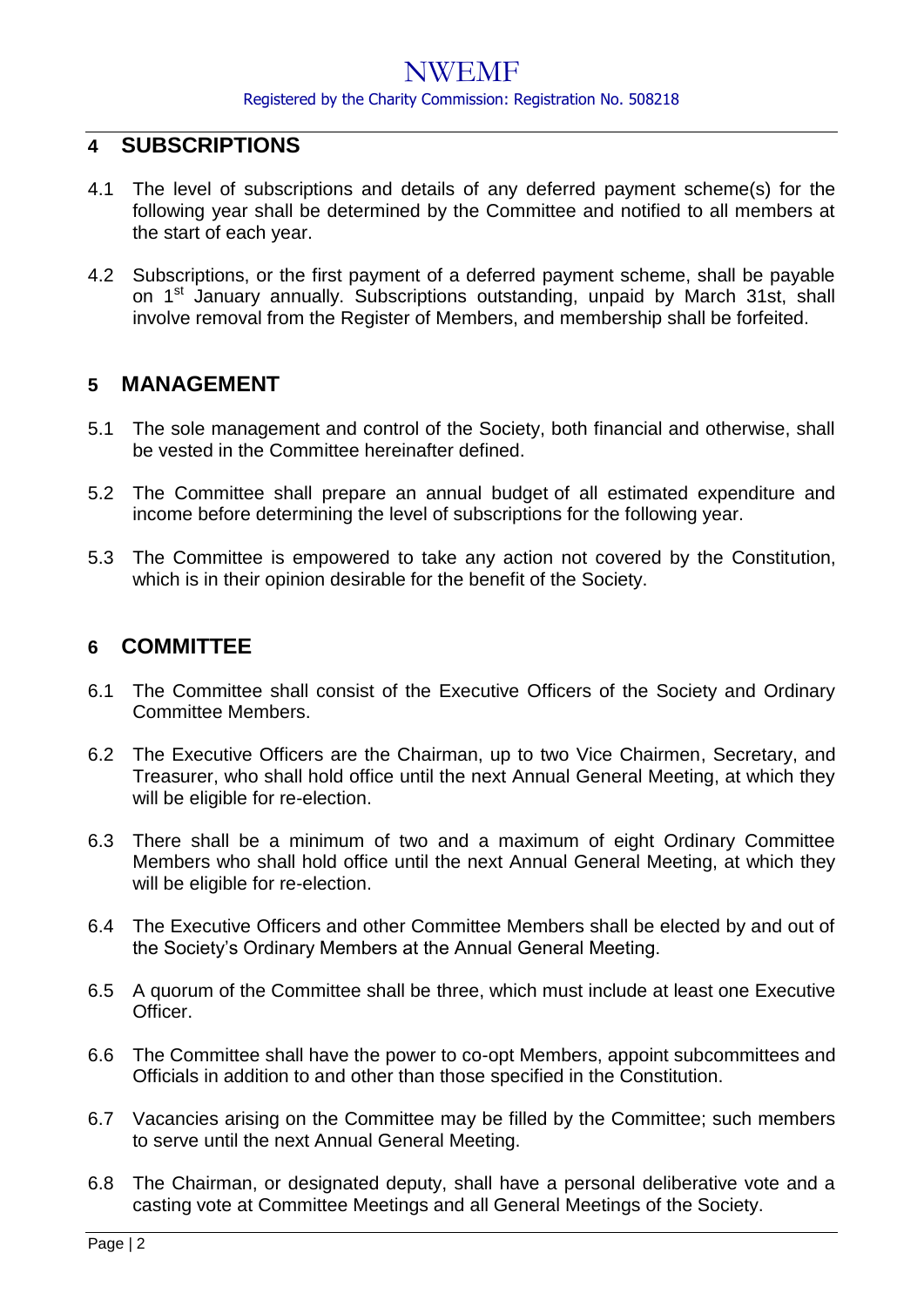6.9 The Trustees of the Charity are all of the elected members of the Committee, excluding any honorary, ex-officio, or co-opted members of the Committee.

## <span id="page-4-0"></span>**7 PRESIDENT, PATRONS, AND BENEFACTORS**

7.1 The Committee may from time to time appoint a president, patrons and/or benefactors. The roles, and other terms of such appointments, shall be agreed by the Committee, and the appointee, before the appointments are made.

#### <span id="page-4-1"></span>**8 FINANCE**

- 8.1 All annual accounting and reporting requirements shall meet the requirements of The Charities (Accounts and Reports) Regulations 2005, the Charities Act 2006 and any subsequent amendments and requirements.
- 8.2 The financial year shall end on the 31st of December.
- 8.3 The Treasurer shall present the Society's Annual Accounts (subject to audit) to the Members at the Annual General Meeting. Copies of the accounts are to be available to the membership at the Annual General Meeting.
- 8.4 Members may inspect the Society's accounts on request upon giving reasonable notice.
- 8.5 The Society's Accounts shall be audited and the Auditor's Report shall be communicated to all members and be made available for inspection by members before July 31st of the following year.
- 8.6 Banking account(s) shall be opened in the name of the Society and cheques may be signed by any of the Treasurer, the Chairman, the Vice Chairman, or the Secretary. The Committee shall decide from time to time on the numbers of signatures required on each cheque, which may vary according to the cheques' value. The Committee shall also decide on the number of Committee Members who will receive regular bank statements.
- 8.7 The Society may receive donations and grants.
- 8.8 Tickets for any concerts, workshops, lectures, and other events, may be offered for sale to the public.
- 8.9 All the income and property of the Society shall be applied solely towards promoting the objects of the Society as set out above and no portion thereof shall be paid or transferred either directly or indirectly to any member or members of the Society except in payment of reasonable and legitimate expenses incurred on behalf of the Society.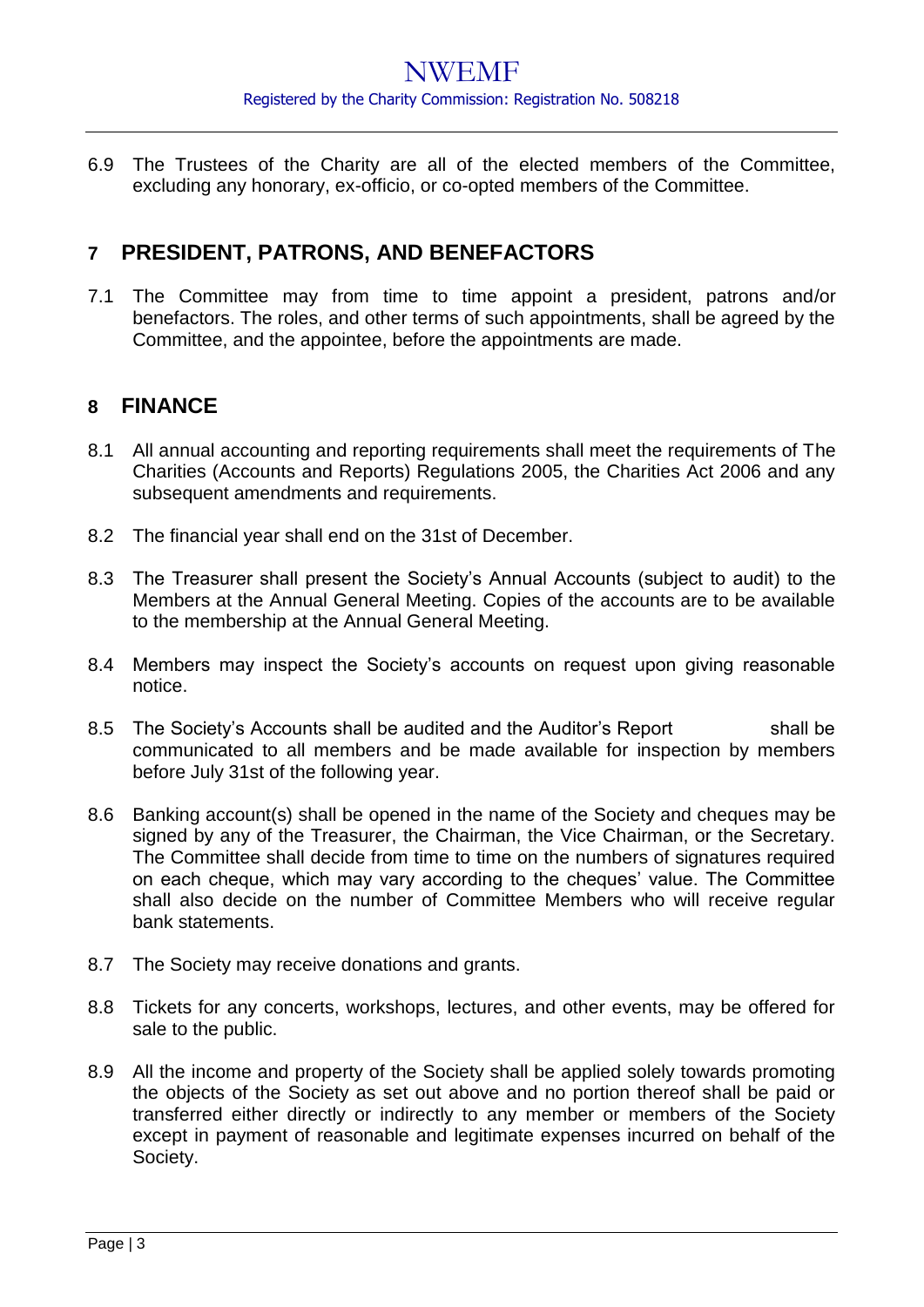# NWEMF

#### Registered by the Charity Commission: Registration No. 508218

- 8.10 The Committee may engage the services of Members and Committee Members in accordance with the provisions of Sections 73A - C of the 1993 Charities Act as amended 2006.
- 8.11 Where a Member is engaged to provide a professional service to, or on behalf of, the Society, the appropriate fees for the service shall be payable as agreed with the Committee.
- 8.12 If a Committee Member is engaged to provide a service on behalf of the Society, that member may not participate in the vote nor be counted as a part of the quorum of the Committee for the vote for that engagement.
- 8.13 In the event of the winding-up or dissolution of the Society, any remaining assets after all liabilities have been discharged shall not be paid or transferred to any member or members of the Society, but shall be transferred, subject to the approval of the Charity Commissioners, to a charitable organization whose objects are similar to those of the Society, and whose rules preclude the distribution of income and assets among its members.

#### <span id="page-5-0"></span>**9 ANNUAL GENERAL MEETING**

- 9.1 The members shall be summoned to an Annual General Meeting of the Society within sixteen weeks of the end of each financial year. At least twenty-eight days' notice of the date of the Annual General Meeting shall be given to all Members.
- 9.2 The Agenda shall include
- 9.2.1 A report of the Committee presented by the Chairman. The report will include a review of the events and activities during the past year, a summary of plans for the future, and a statement setting out the Society's' policy on financial reserves.
- 9.2.2 The Treasurer to present the Annual Accounts (subject to audit) for the previous year
- 9.2.3 The adoption of the Committee's Report and Annual Accounts.
- 9.2.4 Election of the Executive Officers and of the Committee Members for the following year.
- 9.3 Nomination and Flection of Committee Members
- 9.3.1 The Committee shall nominate its own list of candidates for the Executive Officers and Committee Members. The list shall be notified to the members together with the AGM notice to members.
- 9.3.2 Any paid-up member of the Society may stand for any post on the Committee. Candidates, other than those nominated by the Committee, shall submit a written request confirming that they agree to stand, the request to be proposed and seconded by two members. The written request is to be received by the Honorary